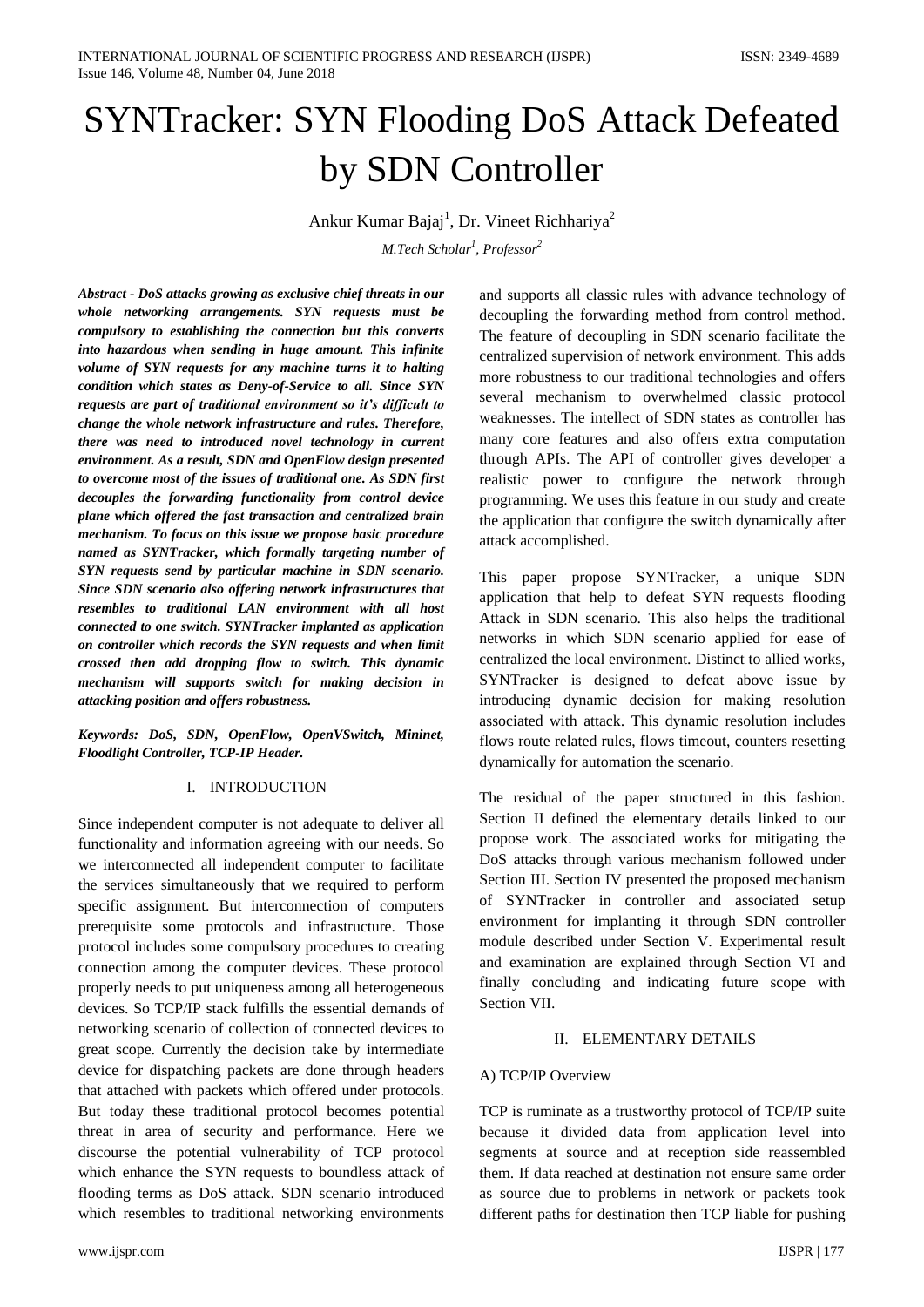them in correct sequence. [1] TCP retransmitted a packet when it gets lost while roaming the network, this guaranteed that TCP is trustworthy mechanism for transmission data.



Fig. 1 TCP Header

Application processes resembles to port in terms of networking, sends data through TCP that leads to create a connection among the two devices. Hence ports of the two devices are connected for further consistent transmission of data. This phenomenon states the three-way handshaking concluded for which two device are orchestrated the communication channel for exchange data. To start this mechanism first sender sends the TCP packet with sets SYN flag to 1 in TCP header of first segment. Then receiver send TCP packet with sets SYN flag to 1 and ACK flag to 1 in second segment in accordance to accept the first segment. Finally sender sends TCP packet with sets ACK flag to 1 in TCP header of final segment for accomplishing synchronization. The TCP packets used flags with sets to 1 them as prerequisite for definite purpose which resolves to hexa-decimal values for presenting the header clarified in Fig 1.

# B) SDN Overview

Software-Defined Networking is an evolving design which facilitate dynamic, controllable, cost-friendly, and compliant functionality to recent applications. This only attainable through physical bifurcation of the control tier from the forwarding tier for centralized supervision [2]. The centralized architecture provides the configuration of switches and controlling flows through programming by means of OpenFlow protocol. SDN controller work as a centralized device that configures, maintain and optimize the network resources.

Fig 2 illustrated the classic architecture of SDN as distributed into three fragments: Application plane, Controller plane and Infrastructure plane. Applications are the programs that provides services to network resources for making decision on specific logic through a northbound API. Northbound states the interface among Application plane and Controller plane that explicitly conveys the services. Controller plane works as the mediator and centralized service provider among upper tier and lower tier. SDN Controller provides the forwarding decision to infrastructure plane devices from translating upper level application program through southbound API. Similarly it provides the précised vision of network of infrastructure plane to top layer programs. Infrastructure plane resides of numerous varieties of switches either physical or based on hypervisor which connects the all devices for communication. These switches typically controlled by controller through OpenFlow interface for making decision on forwarding flows.

[2] OpenFlow denotes as the typical interface among controller and infrastructure plane's switches of SDN scenario. OpenFlow is chief protocol that facilitate the straight access to network devices of infrastructure plane as it recognize by network devices and also SDN controller. OpenFlow works on perception of flow to recognize network load on basis of predefined match rules which may be statically or dynamically configured by SDN controller. Enterprises and ISP ease to introduce OpenFlow involved SDN technologies as network devices friendly support OpenFlow and traditional forwarding concurrently.



Fig. 2 SDN Architecture

#### C) Mininet

It is a tool whose functioning resemble to network emulator that builds a network of virtual hosts, switches, controllers, and links. Virtual hosts that created under emulation runs classic Linux network software. Its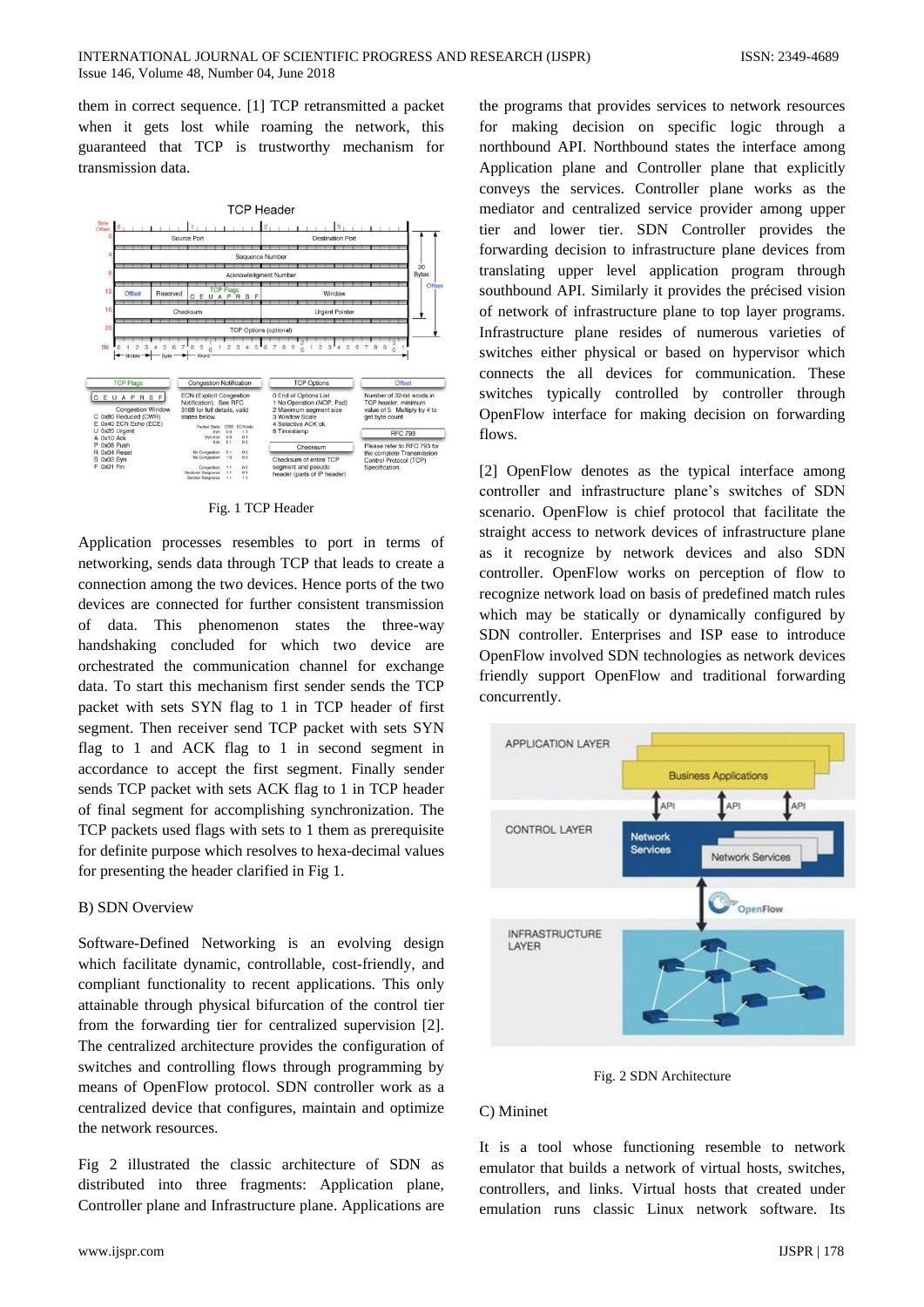#### INTERNATIONAL JOURNAL OF SCIENTIFIC PROGRESS AND RESEARCH (IJSPR) ISSN: 2349-4689 Issue 146, Volume 48, Number 04, June 2018

switches supports OpenFlow technology to provide tradition forwarding and also new SDN environment. [3] Mininet can supports research investigation such as building, testing, and more tasks in networking on single laptop or PC. It typically creates a complete network which running the hosting system kernel to comply virtualization mechanism in lightweight routine. Virtualization concept facilitate the virtual host behaves identical to real system and run arbitrary command of Linux system installed on hosting machine.

Mininet become favorable in research purpose as it provides many features for network system. The features which made it popular in researchers and also in developers are:

- It is simple and fast to initializing a network in few seconds that resolves a loop of run-debugedit in quick way.
- It facilitate to create topologies in custom approach which resembles to a datacenter, a backbone, huge LAN etc.
- It provides ability to run linux based command and programs on its virtual hosts, from webbrowsers to monitoring tool like Wireshark.
- In mininet, packet forwarding also be customized using programming through OpenFlow protocol in switches.
- Mininet experiments can easily build and execute using writing simple Python scripts.
- Sharing and reproduce results of scripts on every computer as it packaged once.

Using little command can form up a classic network of switches connected to several hosts and a single Controller, as presented in Fig. 3.



Fig. 3 Mininet Example

#### D) Floodlight Controller

[4] Floodlight project is open-source built on Java platform and licensed under Apache.

It is belongs to Open SDN controller family founded by Big Switch. It works on OpenFlow protocol mechanism in a SDN environment to regulate forwarding flows of switch. It facilitate to work with physical switches like Cisco and hypervisor switches like OpenVSwitch as configured to OpenFlow protocol. It has influence designed to delivered functionality to vast collection of physical switches and switches based on hypervisor. Demonstrated the scenario using Fig. 4 that forwarding plane is controlled by the chief control tier with supporting provided by application tier modules. Applications designated under upper tier delivers new services to core controller for enhancing the functionality. It is grounded on modular platform includes module loading system through which easy to extend with adding new modules to it. Modular platform also provided secure implementation of core modules so they couldn't exposed to upper tier applications.





## III. RELATED WORK

To defend the network services from various attacks, several techniques have been suggested by many researchers. As our data and network resources are become more valuable entity for users and also to their providers. But these things has various weakness as they are created by humans therefore vulnerabilities utilized by other humans say them attacker or disruptors.

DoS attacks are one of vital issue that arises from these weakness of human created infrastructures and mechanisms. DoS attacks has several kinds but here we are focused on flooding grounded strategy attack. SYN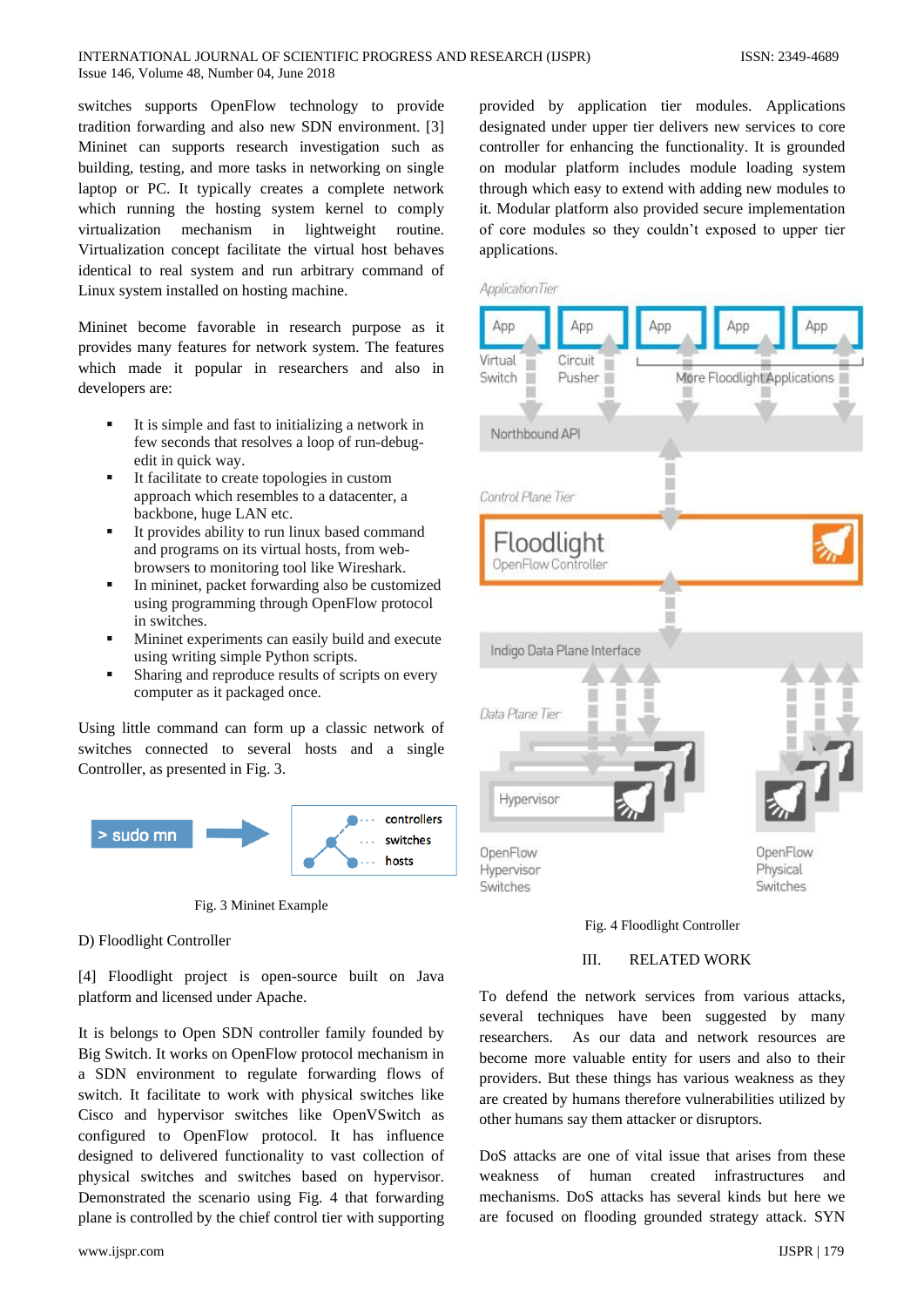flooding is one of DoS attacks which utilized the vulnerabilities associated to TCP/IP suite defined for synchronizing mechanism among two machines. Most of the researchers recommended fusion of traditional networking with SDN scenario to defeat these attacks to great level.

Firewall stands in better way for resolution in defeating several attacks mostly DoS attacks. As firewall also implemented in SDN atmosphere as an application works on top level. [5] Recommended to utilize firewall as application in SDN scenario for better resolution in term of security and also utilize load balancing for performance issues. But suggested firewall application has some issues as it doesn't support dynamic decision. It supports only proactive rules which states configure the firewall guidelines in advance.

Kuerban et al. [6] suggested new strategy stated as FlowSec, for mitigation of DoS attack targeted the controller implanted under SDN scenario. Formally, FlowSec defined mechanism to control frequency of packets sends to controller as specified under OpenFlow scenario. It mainly focused on volume of packets message transaction among controller and switch for different purposes. So it used the meter function to control bandwidth of control layer of SDN scenario. Similarly, Wei et al. [7] suggested FlowRanger algorithm to defend the controller from unnecessary floods and serves only legitimate traffic to controller. For performance improving, they used queueing functionality with priority in their module which implemented at controller side. So the trusted packet based on source arranged in that queue with trust value as priority and then processed by controller through traditional scheduling. But these strategies also doesn't defined the dynamic functionality to regulate flooding of packets.

As far from above work, Konidis et al. [8] proposed different functionality of redirection of TCP packets using SDN scenario. Some slightly changes done in core functionality of SDN to accomplish their task of redirection. As they changed the traditional format of request sent from client to server for distinguished the new format. They claimed their strategy as fast in tendency of performance of controller to redirect the requests arrived from user to backup server.

Dao et al. [9] presented a resolution to guard SDN scenario from Distributed DoS attacks through IP tracking mechanism. The resolution stated the analysis of services utilized by user and their behavior to calculate timeout of flow associated to them. But this strategy creates problem, sometimes drop all malicious traffic, which might be false positive flows.

Dridi and Zhani [10] described novel methodology to defeat DoS attack in SDN scenario through decision making strategy. As they configured three module: Flow management, rule aggregation and monitoring of flows. These modules works in independently and creates a decision making table for distinguishing among legitimate and malicious packet.

None of the above methodologies are capable to take decision dynamically to regulate the flooding of packets regarding SYN requests to selected machine like server. So leading to this way, we propose a solution of tracking a SYN requests to any machine from others. After tracking, decision will take to regulate specified machine from utilizing services that grounded on TCP.

# IV. PROPOSED METHODOLOGY

This section defined the proposed design of SYNTracker mechanism to diminish SYN flood packets originated by attacker for target server. For attaining our aim, there are some prerequisite configuration on traditional SDN environment.

This includes basic component of OpenFlow protocol such as Flow table, Flow entry, Flow match field, Action. The switch, supports OpenFlow, contains either one or many flow tables which subjected to version of OpenFlow protocol used, to perform packets matching and associate forwarding. The switch managed by controller through OpenFlow protocol that empowered to add, alter and delete of entries from switch flow tables. This customization done in two ways, first by reactively states in response of packet and second by proactively states manual way.

Formerly a packet received at switch for forwarding, first matching functionality started in flow tables for comparing it to entries. If matching entry found in entries of flow tables then accomplish action associated for that entry. If no matching found for receive packet then usually switch send it to controller for appropriate action. This forwarding of packet originated by switch done through OpenFlow channel to controller separated from local network. This scenario typically resides in types of asynchronous messages of OpenFlow messages sustained under protocol. This asynchronous messaging are originated from switch to controller for updating network changes to controller. This asynchronous messages has four types Packet-In, Packet-Out, Flow Removed and Port status.

Functionality of Packets-In messages utilized by switch while no match entry found under entries of flow tables for received packet. Then switch redirects the received packet to controller by wrapping up in Packet-In message.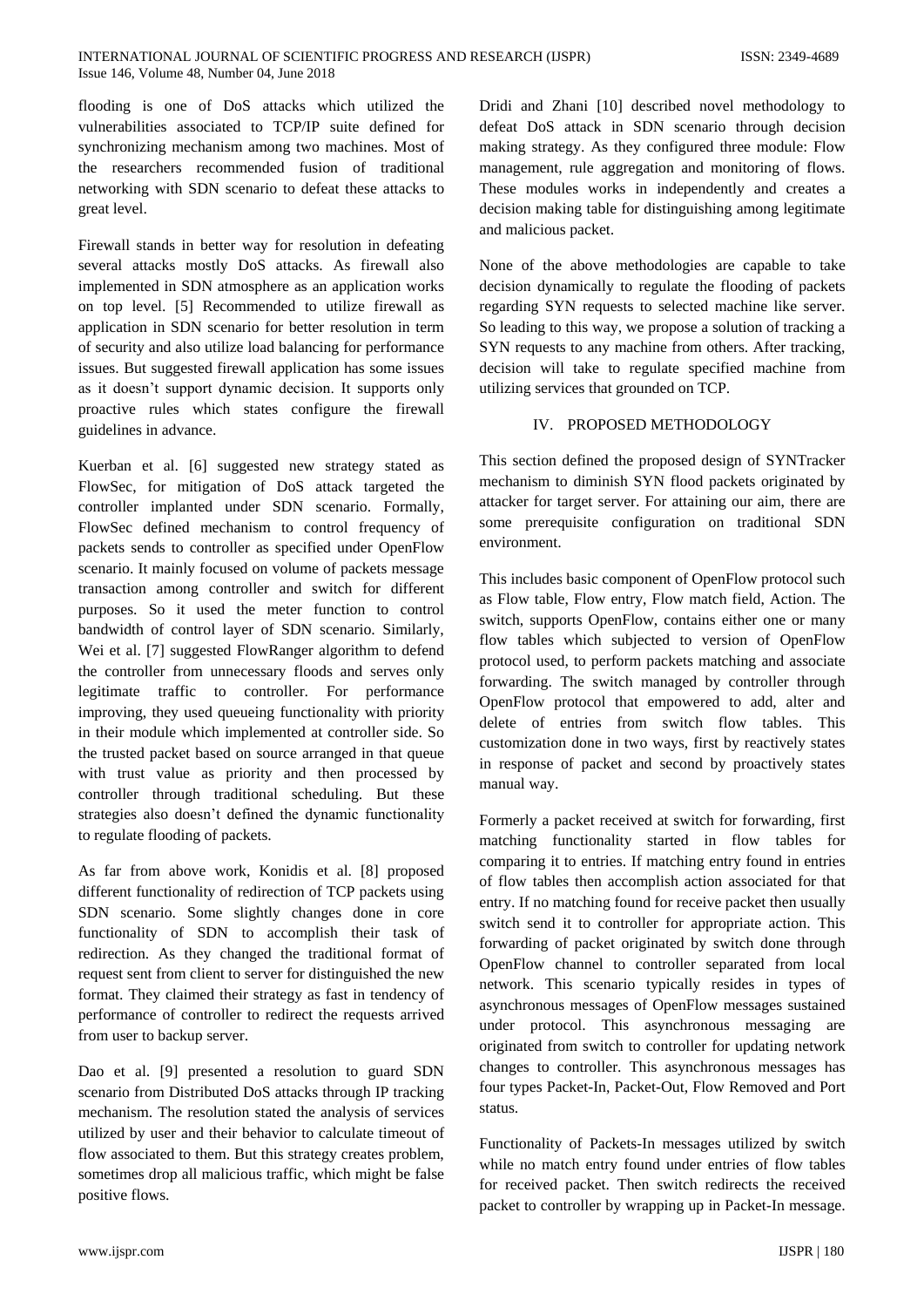After reception of Packet-In message by controller, an analysis begins then appropriate configuration sent to switch regarding to same.

In our methodology, illustrated by fig 5 using flow chart, we utilize functionality of Packet-In message accomplished among the switch and controller. We first add a flow rule in flow table of switch regarding all TCP packets are first sent to controller after arriving at switch. Now our SYNTracker module implemented over controller checks all Packet-In message. If TCP packets has flag set to SYN then obtained MAC of source from packet header. And we organized a map of MAC to SYN counts stored in our module to record the track of SYN counts associated from that specific MAC. So SYNTracker increase the count by 1 if flag set to SYN of received Packet-In message for associated MAC in map. Here checking of map of MAC to SYN counts done when incrementing the count that if it crossed the limit which we assigned under SYNTracker.



Fig. 5 Flow Chart of Proposed Solution

If limit crossed by some MAC then SYNTracker utilized the flow manipulation strategy offered by OpenFlow protocol through controller and add the flow rule to switch. The flow rule contains action to drop regarding same MAC with high priority than existing flow entries. Now if TCP packet reached that has flag set with SYN from same MAC then switch matched with drop rule and drop it. But also includes one feature supported by flow rule of time-out functionality. When controller added a flow of drop, time is calculated in seconds till midnight for time-out field of flow rule. Flow rule automatically deleted after time-out reached and switch will informed controller about it.

#### V. EXPERIMENTAL SETUP

This segment defined design of experimental arrangement used to emulate an SDN scenario and tool to generate SYN flooding DoS attack traffic.

The experiment conducted through machine which configured as processor of Intel(R) Core(TM) i3-5005 CPU of frequency 2.00GHz with 2 cores resembles to 4 cores with RAM of 8GB. Ubuntu 14.04 used to run java based floodlight project for light weight processing of operating system. Mininet emulator used for creation of network topology that generates virtual hosts on the hosting platform. Mininet also creates OpenVSwitch based switches and connections among the virtual hosts to switch. It also facilitate choosing of controller through configuration of controller's address in switch.

Here we used OpenFlow controller for controlling the switches of SDN that is Floodlight master based on java platform. OpenFlow protocol ver 1.3 used as interface medium among the switches and floodlight to synchronize the further communication.

**Topology Scenario:** The experimental emulation design resided 4 hosts and switch which revealed through fig 6.



Fig. 6 Experiment Setup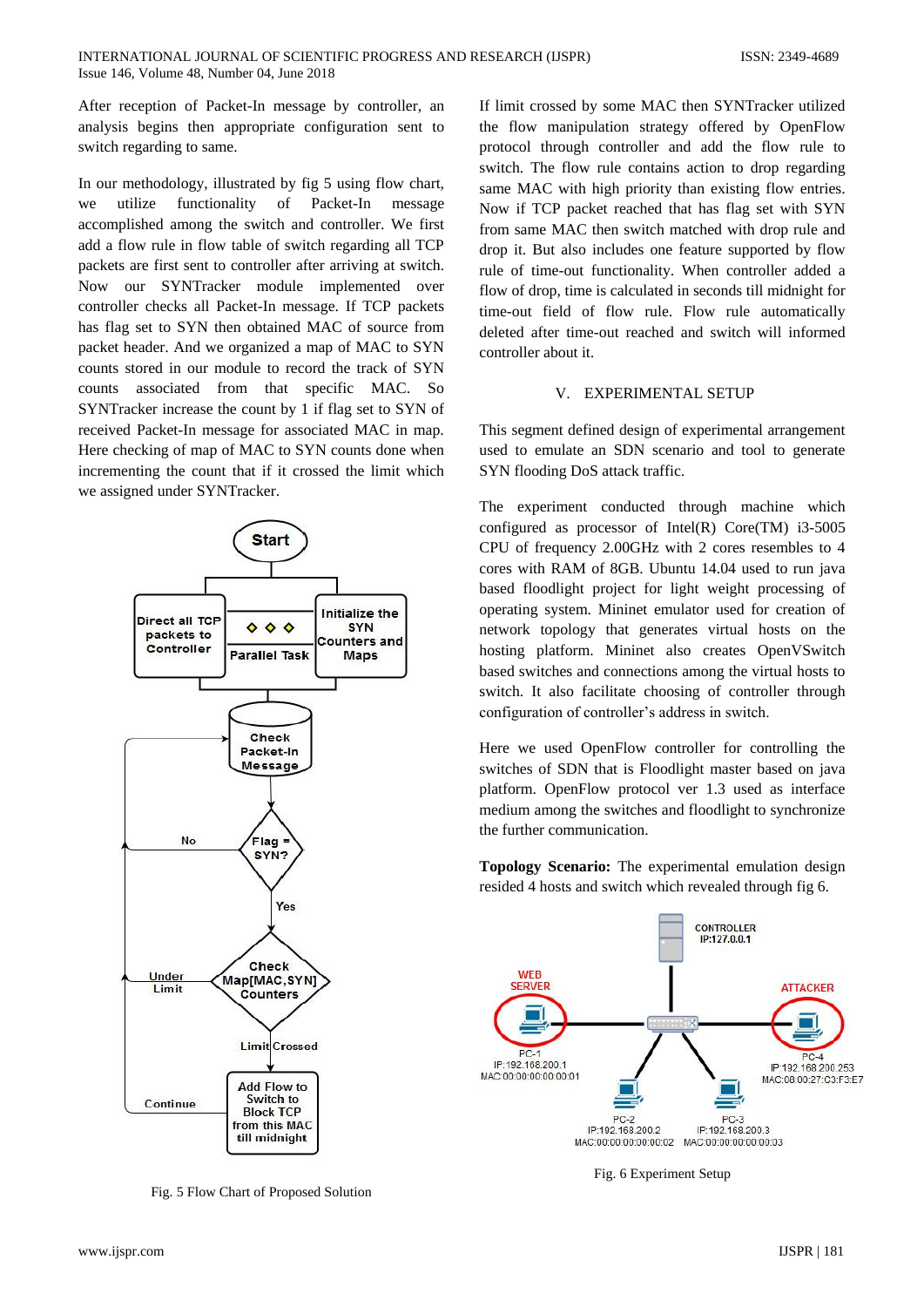Here the switch connected to controller which not part of local network through secured physical port.

Fig 7 presented the mininet tool command to emulate the above scenario of experiment.

- The remote option used to connect the explicit controller instead of built-in.
- The OpenFlow13 declared the protocol version of **OpenFlow**
- The ipbase used to modified the range of IP in local network for experiment.
- HTTP server configured on PC 1 using simple command facilitate by mininet.





**SYN Flood scenario:** To generation SYN flood we used the hping3 through PC4 in experiment. Here the PC1 acts as simple web server and PC4 generates SYN flood to server. [11] Scenario of SYN Flood generated by hping3 with help of Kali Linux to PC1 illustrated by fig 8. Here hping3 used port #80 for http from different source using random option in flooding approach. Flood method used to require no replies from target server. Every single packet resides data of 128 bytes which turns target in busy situation.



Fig. 8 Hping3 Command

The flooded packets forwarded by switch which redirect the TCP load to controller. For our proposed solution prerequisite one assumption states redirect all TCP packets to controller. Hping3 generated the TCP packets sets SYN flag to 1 with flood option to target server.

# VI. EVALUATIONS AND RESULT

Our evaluations strategy starts from the TCP packets header values to obtained preview of attack regarding SYN flooding. First we use the great tool of monitoring the traffic, Wireshark [12], for obtaining screenshot the header values of any TCP packet. Fig 9 illustrated the screenshot of TCP flags of particular packet which heading towards the flags values showing in hexadecimal format and briefly describe that SYN is set.

| <b>LINES, AVALL (SIN)</b>                                                |
|--------------------------------------------------------------------------|
| 000. $\ldots$ $\ldots$ = Reserved: Not set                               |
| $\ldots$ 0 $\ldots$ $\ldots$ = Nonce: Not set                            |
| $\ldots$ 0 $\ldots$ = Congestion Window Reduced (CWR): Not set           |
| $\ldots$ .0 $\ldots$ = ECN-Echo: Not set                                 |
| $\ldots$ $\ldots$ $\ldots$ = Urgent: Not set                             |
| $\ldots$ 0  = Acknowledgement: Not set                                   |
| $\ldots$ , $\ldots$ , $0 \ldots$ = Push: Not set                         |
| $\ldots$ , $\ldots$ , $0$ . = Reset: Not set                             |
| $\triangleright$ 1. = Syn: Set                                           |
| $    0 = Fin: Not set$                                                   |
|                                                                          |
| $100$ +eA\$E.<br>00 14 6c 51 db 04 00 40 2b 65 41 24 08 00 45 00<br>0000 |
| $.0.70$ D.<br>00 30 b0 54 40 00 80 06 60 0d c0 a8 03 03 44 8e<br>0010    |
| e2 2c 0f 40 00 50 0e 9e 18 86 00 00 00 00 70 02<br>0020<br>$e.P$         |
| ff ff 62 05 00 00 02 04<br>05 b4 01 01 04 02<br>0030<br>. . b            |

Fig. 9 Wireshark Screenshot

According to above scenario of analysis the header values of TCP through packet investigation, our mechanism focused on flags values. Therefore SYNTracker module first applied a rule in switch table to redirection of packets regarding to TCP to controller. Fig 10 described the flow entries screenshot obtained by show command of OpenVSwitch that TCP are first send to controller.

| <b>Communication</b> floodlight: ~                                                                                                                                                                                                                                                                                                                               |
|------------------------------------------------------------------------------------------------------------------------------------------------------------------------------------------------------------------------------------------------------------------------------------------------------------------------------------------------------------------|
| File Edit View Search Terminal Help                                                                                                                                                                                                                                                                                                                              |
| floodlight@floodlight:~\$ sudo ovs-ofctl -0 OpenFlow13 dump-flows s1<br>OFPST FLOW reply (OF1.3) (xid=0x2):<br>cookie=0xa000004039d1a8, duration=35.192s, table=0, n packets=0, n bytes=0,<br>send flow rem priority=1(tcp)actions=CONTROLLER:65535<br>cookie=0x0, duration=76.330s, table=0, n packets=11, n bytes=858, priority=<br>0 actions=CONTROLLER:65535 |

Fig. 10 Switch Table Screenshot

After configuring this rule, every TCP arrived at switch first sends to controller in form of Packet-In then some appropriated action performed. Now SYNTracker module utilized the core features of floodlight to obtaining the payload of arrived Packet-In. Then under SYNTracker module, a map of MAC to SYN counts stored using MAP feature of java. This map basically used for collection of values and checking of SYN counts of particular MAC. After crossing the limit that we set in beginning of SYNTracker, the new rule will add to switch. Fig 11 presented the screenshot when new rule of dropping packets of any MAC applied to switch table.

| <b>Communicates</b> floodlighting floodlight: ~                                                                                                                                                                                                                                                                                                                                                                                                      |
|------------------------------------------------------------------------------------------------------------------------------------------------------------------------------------------------------------------------------------------------------------------------------------------------------------------------------------------------------------------------------------------------------------------------------------------------------|
| File Edit View Search Terminal Help                                                                                                                                                                                                                                                                                                                                                                                                                  |
| floodlight@floodlight:~S sudo ovs-ofctl -O OpenFlow13 dump-flows s1<br>OFPST FLOW reply (OF1.3) (xid=0x2):<br>cookie=0x0, duration=165.962s, table=0, n packets=38, n bytes=3786, idle ti<br>meout=34367, hard (timeout=34367) (priority=2,tcp.dl_src=00:00:00:00:00:02)act<br>tons <del>f</del> drop<br>cookie=0xa000004039d1a8, duration=384.755s, table=0, n packets=82, n bytes=<br>20908, send flow rem priority=1,tcp actions=CONTROLLER:65535 |
| cookie=0x0, duration=425.893s, table=0, n packets=28, n bytes=1684, priorit<br>v=0 actions=CONTROLLER:65535                                                                                                                                                                                                                                                                                                                                          |

Fig. 11 Drop Rule Screenshot

The rule includes the time-out of rule, priority and source MAC regarding to particular system.

According to our investigation, we used kali system to create scenario of attack on web server that we configured on virtual host using mininet. As kali system (stated as PC4) used the hping3 tool to create fictitious packets that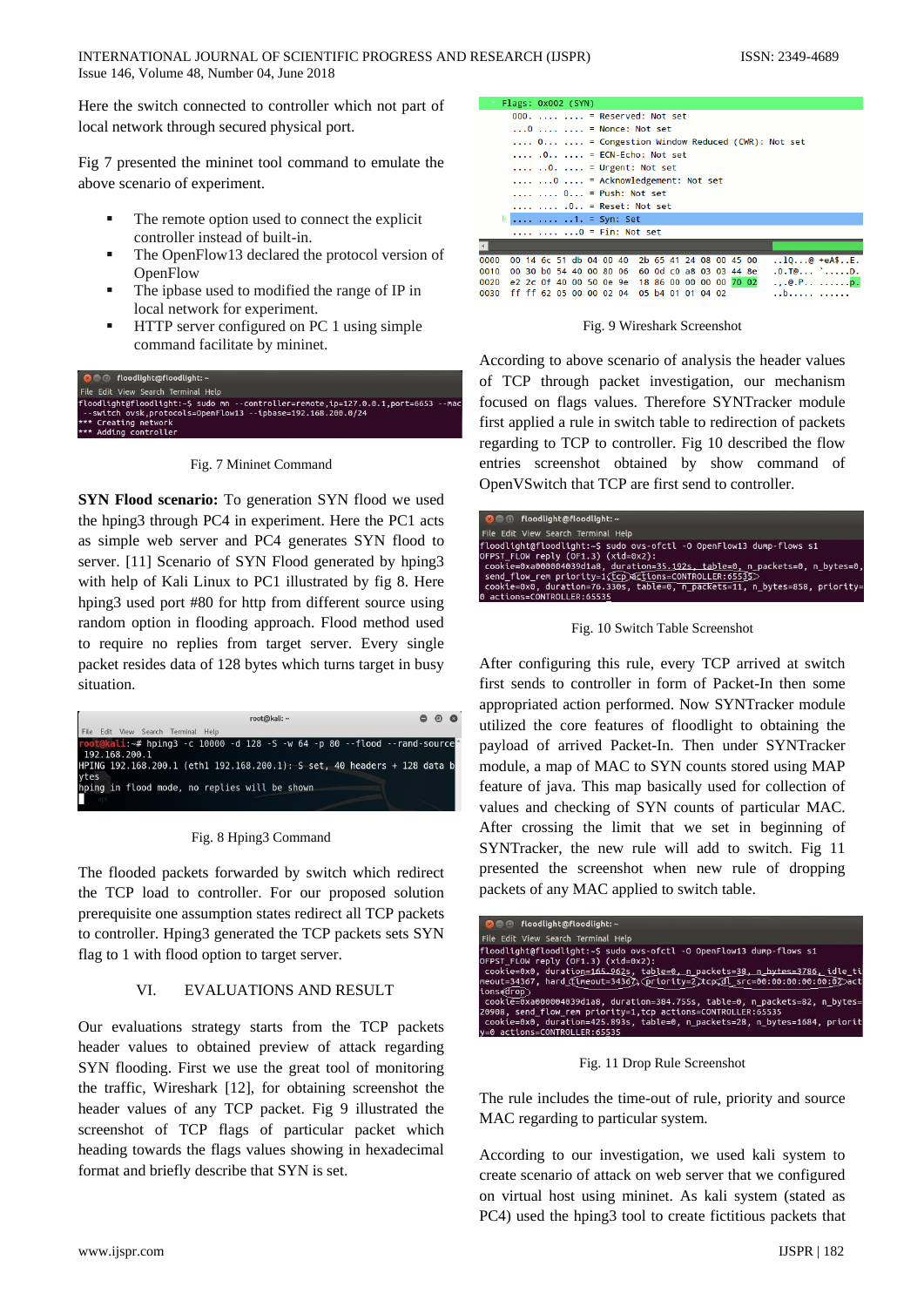includes SYN request to our webserver (stated as PC1). PC1 organized with IP [192.168.200.1], MAC [00:00:00:00:00:01] and PC4 with IP [192.168.200.253], MAC [08:00:27:C3:F3:E7]. When configured limit of SYN counts crossed which is tracked by SYNTracker module then new dropping rule against PC4 applied to switch table, as presented by fig 12. Figure stated that drop the packet that has MAC [08:00:27:C3:F3:E7] in source field of header.

| <b>Communication</b> floodlighting floodlight: ~                                                                                                                          |
|---------------------------------------------------------------------------------------------------------------------------------------------------------------------------|
| File Edit View Search Terminal Help                                                                                                                                       |
| floodlight@floodlight:~S sudo ovs-ofctl -O OpenFlow13 dump-flows s1<br>OFPST FLOW reply (OF1.3) (xid=0x2):                                                                |
| cookie=0x0, duration=24,010s, table=0, n packets=18, n bytes=2324, idle tim<br>eout=33209, hard timeout=33209) priority=2 tcpsdl src=08:00:27:c3:f3:e7 acti<br>onsefrop   |
| cookie=0xa000004039d1a8, duration=43.162s, table=0, n packets=79, n bytes=2                                                                                               |
| 0807, send flow rem priority=1,tcp actions=CONTROLLER:65535<br>cookie=0x0, duration=58.427s, table=0, n packets=36, n bytes=2160, priority<br>=0 actions=CONTROLLER:65535 |

Fig. 12 Drop Rule Against PC4

After applied this rule of dropping, only TCP packets are dropped of particular MAC. As our rule applied on TCP, every packets is allowed to forward through switch from PC4 except TCP. As presented in fig 13, that PC4 allowed to direct ICMP to our web server but couldn't connect to services that utilized TCP.

| root@kali: ~                                                                                                                                                                                                                                                                                        |  |  |
|-----------------------------------------------------------------------------------------------------------------------------------------------------------------------------------------------------------------------------------------------------------------------------------------------------|--|--|
| File Edit View Search Terminal Help                                                                                                                                                                                                                                                                 |  |  |
| root@kali:~# wget 192.168.200.1<br>$-2018 - 05 - 18$ $05:29:54--$ http://192.168.200.1/<br>Connecting to 192.168.200.1:80 $\sim$<br>root@kali:-# ping 192.168.200.1 -c 1<br>PING 192.168.200.1 (192.168.200.1) 56(84) bytes of data.<br>64 bytes from 192.168.200.1: icmp seq=1 ttl=64 time=6.36 ms |  |  |
| $--$ 192.168.200.1 ping statistics $--$<br>1 packets transmitted, 1 received, $\circledcirc$ packet loss, time Oms<br>rtt min/avg/max/mdev = $6.368/6.368/6.368/0.000$ ms                                                                                                                           |  |  |

Fig. 13 Allow Other But No TCP

To study the behavior of our web server (stated as PC1), we examined the traffic arrived on it through Wireshark tool then plotted the graph. Using the feature of IO Graph under Wireshark, we first analyzed the behavior of web server before our SYNTracker module implanted on controller presented by fig 14.



Fig. 14 Load Before SYNTracker

After SYNTracker implemented on controller, the behavior suddenly changed as all TCP dropped on switch level and never arrived presented by fig 15.



Fig. 15 Load After SYNTracker

As examination on two graph indicated that the TCP packets includes with SYN request are resolved at switch level due to our SYNTracker module implemented on controller. This enhances the advantage of dropping TCP packets that includes with SYN request after some limit that we investigated using human behavior. So every machine allowed to utilize the services based on TCP and ICMP protocol but under some boundary.

# VII. CONCLUSION AND FUTURE SCOPES

Our paper proposed a solution named SYNTracker to defeat the SYN flooding grounded DoS attack originated on any server. Regarding to SYNTracker, first tracking the TCP packets with SYN request and count them to check the limit we allowed. So when any machine crossed the limit, dropping rule will applied to switch which doing forwarding functionality of packets for that machine.

In future SYNTracker module will implemented in infrastructures of cloud scenario as controller connected to switches grounded on hypervisors and create SDN environment under Cloud. Then virtual machine created under cloud connected through switch, will guarded from SYN based attack.

As referred to other schemes in this domain advantage of our SYNTracker module is to allowing every form of packets under limit. If limit crossed by any machine then blocked it for specific time using time-out feature of rule. After elapsing of specific time, allow that machine to utilize the services in network. But due to fully dependency on controller, as every TCP packets travelled to controller, burden of traffic slow down its mechanism. This will overwhelm when only those TCP packets are directed to controller which has SYN request rule configured on switch. This facility only offered by OpenFlow ver 1.5 as they provided the rule which allow the matching of flags values also. When floodlight